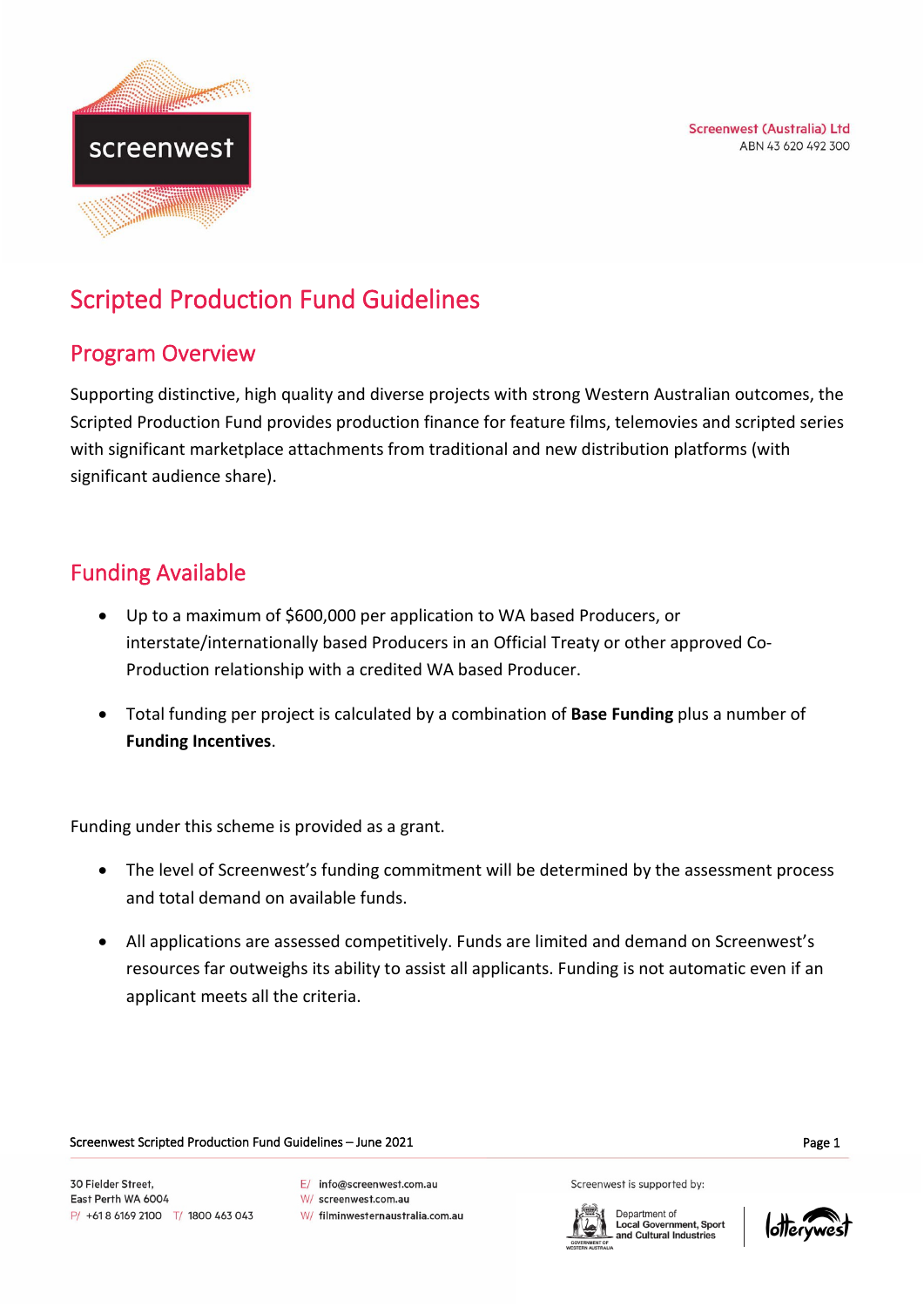#### Producers and/or production companies can access:

- Up to a maximum of \$1.2million per financial year from Screenwest Scripted Production funding; and
- A maximum of \$1.2million per financial year across **all** Screenwest Production funding programs (including Scripted, Footloose, Documentary and On Demand Content funding).

Funding offers are valid for the set period (generally three (3) months) outlined in the funding Letter of Offer, after which the funding offer expires if conditions are not met, unless otherwise agreed upon by Screenwest.

# Eligibility

#### Format and Marketplace:

Projects must be one of the following formats to be eligible for funding:

- Feature film; or
- Scripted series, mini-series, telemovie, animation series or children's series for traditional television broadcast or online platform.

Projects are required to have confirmed marketplace attachment from a recognised distributor or exhibition platform for one or more of the following:

- Theatrical release;
- Television broadcast on free to air or pay/cable television; or
- Online release (with significant audience share).

**Applicants must also present a distribution plan for Australian domestic and Rest of World (ROW) sales.**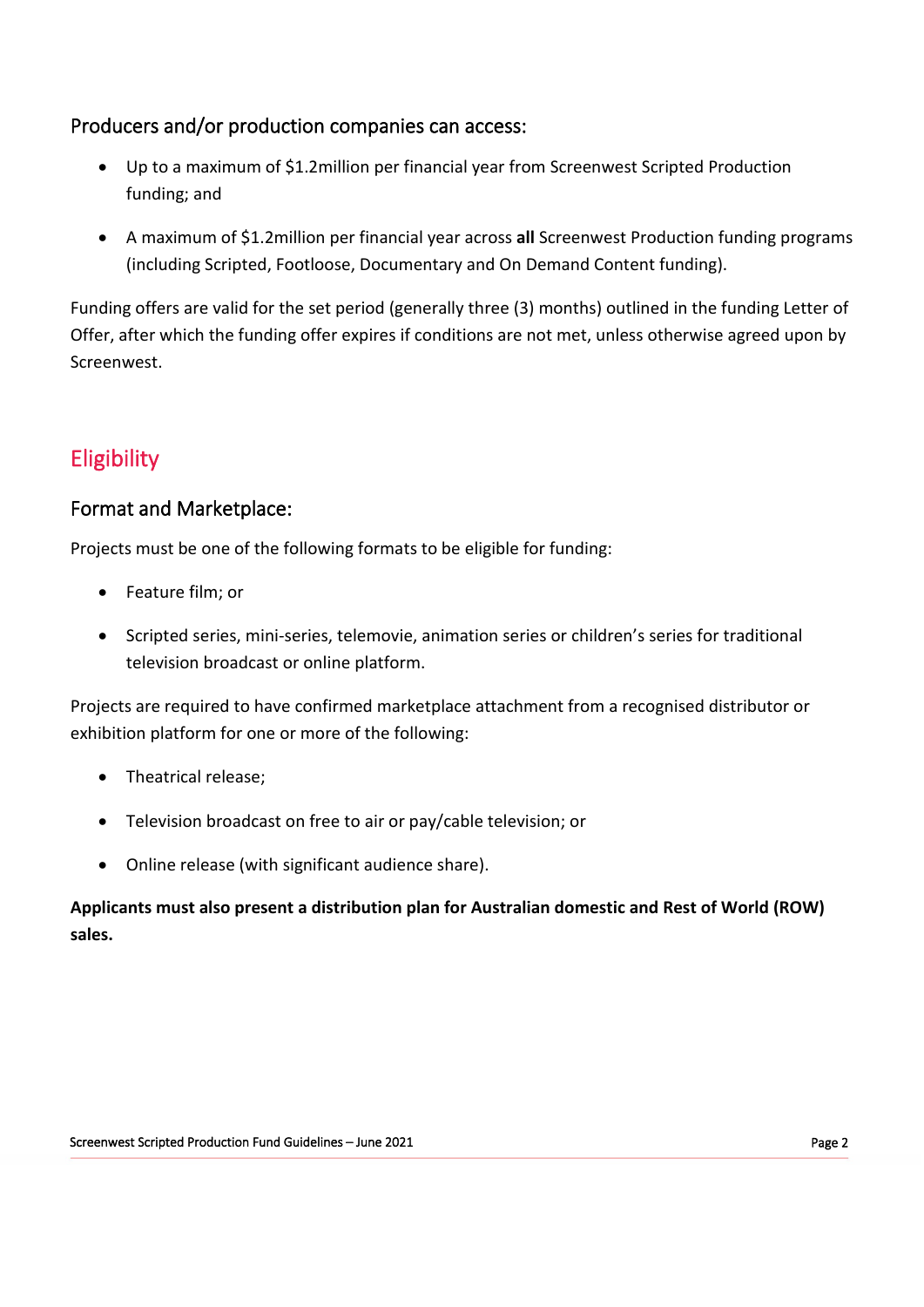#### Western Australian Elements

Screenwest's purpose is to bring Western Australian stories and identity to screen for the benefit of the community.

Recognising that there are many important elements involved in creating and defining a Western Australian story, the below Western Australian Elements points system will be used to define what is **eligible** for funding through the Scripted Production Investment Program.

#### **To qualify for Scripted Production, projects are required to reach a minimum of 10 points in the below Western Australian Elements Points Table:**

| <b>Ref</b>   | <b>Position</b>                                                                                                 | <b>Maximum Points</b> |
|--------------|-----------------------------------------------------------------------------------------------------------------|-----------------------|
| A            | Producer (with a reasonable and material share of creative control,<br>copyright and profit entitlement)        | $\overline{2}$        |
| $\mathbf B$  | Authorship (original concept, book or play created by a Western<br>Australian)                                  | $\overline{2}$        |
| $\mathbf C$  | Identifiable, major Western Australian location/setting or character<br>(identifiable to the national audience) | $\overline{2}$        |
| D            | Writer                                                                                                          | $\overline{2}$        |
| E            | Director                                                                                                        | $\overline{2}$        |
| F            | Director of Photography                                                                                         | $\mathbf{1}$          |
| G            | Line Producer OR Production Manager                                                                             | $\mathbf{1}$          |
| H            | 1st AD                                                                                                          | $\mathbf{1}$          |
| $\mathbf{I}$ | <b>Production Designer</b>                                                                                      | $\mathbf{1}$          |
| J            | Editor                                                                                                          | $\mathbf{1}$          |
| K            | Composer                                                                                                        | $\mathbf{1}$          |
| L            | Sound Design                                                                                                    | $\mathbf{1}$          |
| M            | Flexible Points*                                                                                                | $\overline{2}$        |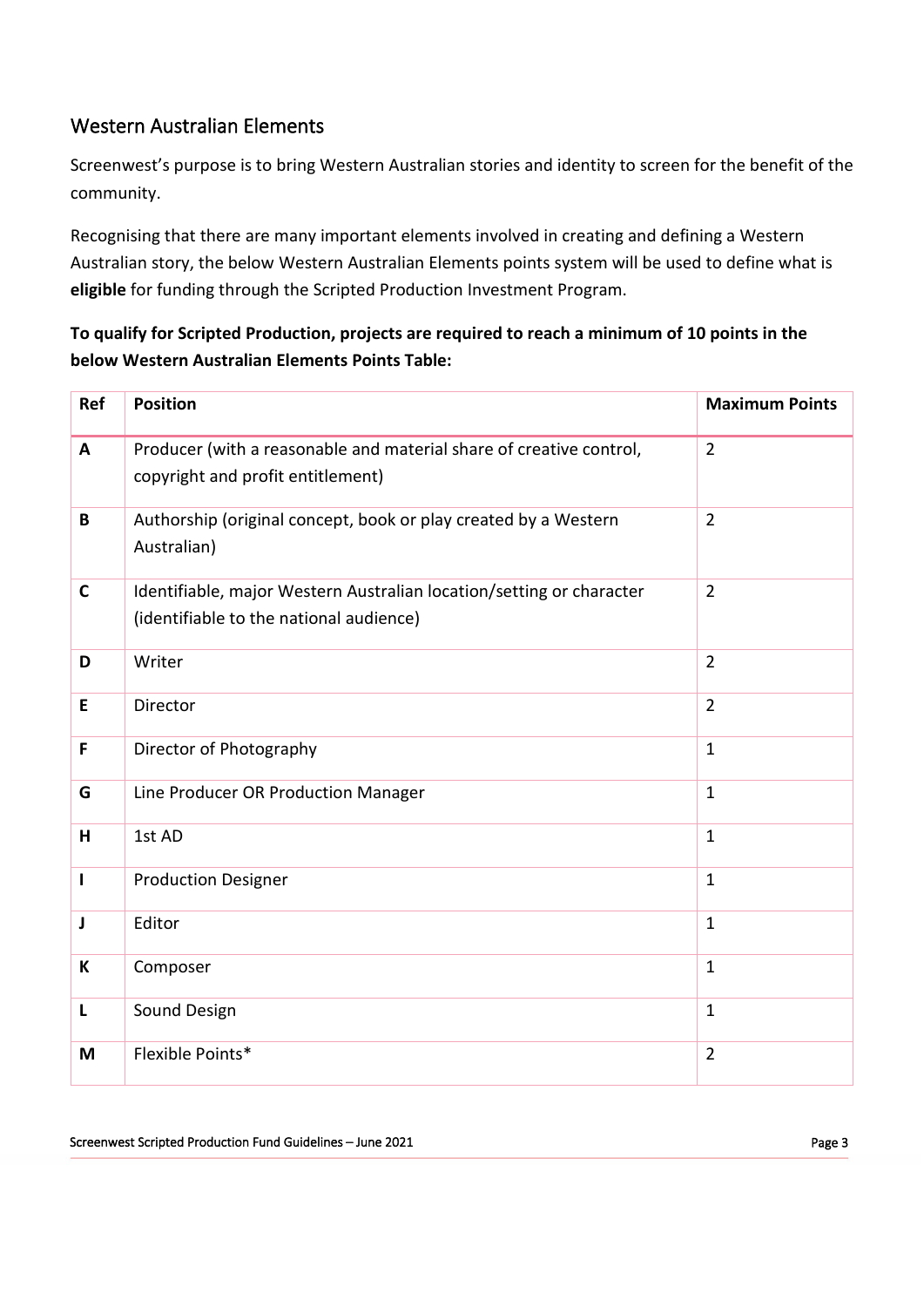#### **Please note the following clarifications for the above point allocations:**

- To qualify as Western Australian for points allocation, practitioners must meet the definition of a WA resident outlined in the [Screenwest Terms or Trade.](https://www.screenwest.com.au/about/publications/)
- The maximum number of points that can be attributed to a position is the number stated in the above table. For example, a project that has two WA producers attached will receive a maximum of two (2) points.
- Individuals are able to receive points in multiple categories.
- For D & E so long as 50% or more of those receiving these full credits are WA residents, the project is eligible to receive full points in each respective category.
- \*Flexible Points (M) these are floating points that can be attributed to a variety of outcomes that align with Screenwest Strategic Plan, and that haven't been accounted for in other areas of the points table. For example – Diversity, significant ex-pat attached, high profile West Australian cast member, or innovation in distribution. It will be up to the producer to make the case for these points.

**Please note that although the number of points determines eligibility, it is not the sole criteria for assessment.**

# Funding Request

Eligible projects can apply for Base Funding and may top this amount up with additional funds through Incentive Funding:

#### 1. Base funding

o Base Funding is calculated on 10% of the Qualifying Western Australian Expenditure (QWAE) of a project, up to \$400,000.

#### 2. Funding Incentives

o Funding Incentives represent additional equity provided on top of the Screenwest Base Funding.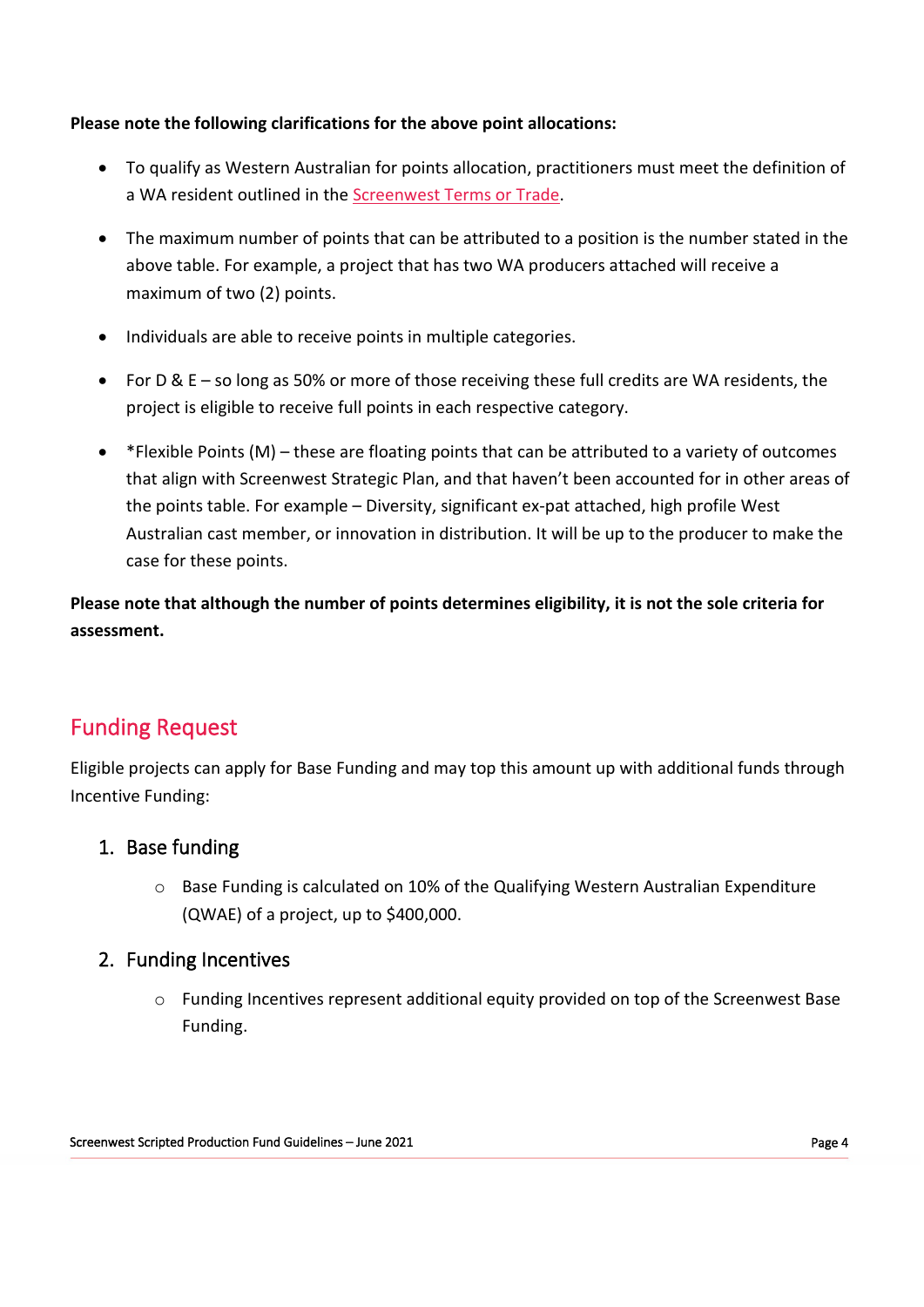| Ref | <b>Funding</b><br>Incentive                 | <b>Criteria</b>                                                                                                                                                                                                                                                                                                                                                                                                                                                                                                                                                                               | <b>Potential Equity</b>                                                            |
|-----|---------------------------------------------|-----------------------------------------------------------------------------------------------------------------------------------------------------------------------------------------------------------------------------------------------------------------------------------------------------------------------------------------------------------------------------------------------------------------------------------------------------------------------------------------------------------------------------------------------------------------------------------------------|------------------------------------------------------------------------------------|
| 2.1 | <b>WA Producer or</b><br><b>Co-Producer</b> | If the project is produced solely by a WA<br>Producer, or if a WA Producer is in a Genuine or<br>Official Treaty Co-production with an interstate or<br>international Producer.                                                                                                                                                                                                                                                                                                                                                                                                               | Up to \$50,000                                                                     |
| 2.2 | <b>WA Content &amp;</b><br>Authorship       | Awarded on the strength of the project meeting a<br>number of the specific elements below which<br>define the cultural significance of the project to<br>WA:<br>The content is derived from, or profiles a<br>significant work, character or event<br>specific to WA either historically,<br>artistically, scientifically and socially.<br>A recognisable WA setting.<br>WA authorship and/or adaptation.<br>Other significantly identifiable WA<br>element in the content of the production.<br>Note: to receive the full amount, at least two of<br>the above elements will need to be met. | Up to \$50,000                                                                     |
| 2.3 | <b>WA Director</b>                          | Feature films with a WA Director:<br>a.<br>Scripted series<br>b.                                                                                                                                                                                                                                                                                                                                                                                                                                                                                                                              | Up to \$50,000<br>а.<br>b. Up to \$75,000<br>(pro rata if more<br>than 1 director) |
| 2.4 | <b>Key WA Heads</b><br>of Department        | This Incentive covers the following roles only:<br>Line Producer<br><b>Production Manager</b><br>1st AD<br><b>Production Designer</b><br>Costume Designer                                                                                                                                                                                                                                                                                                                                                                                                                                     | Up to \$50,000                                                                     |

Screenwest Scripted Production Fund Guidelines – June 2021 **Page 5** and Containing Page 5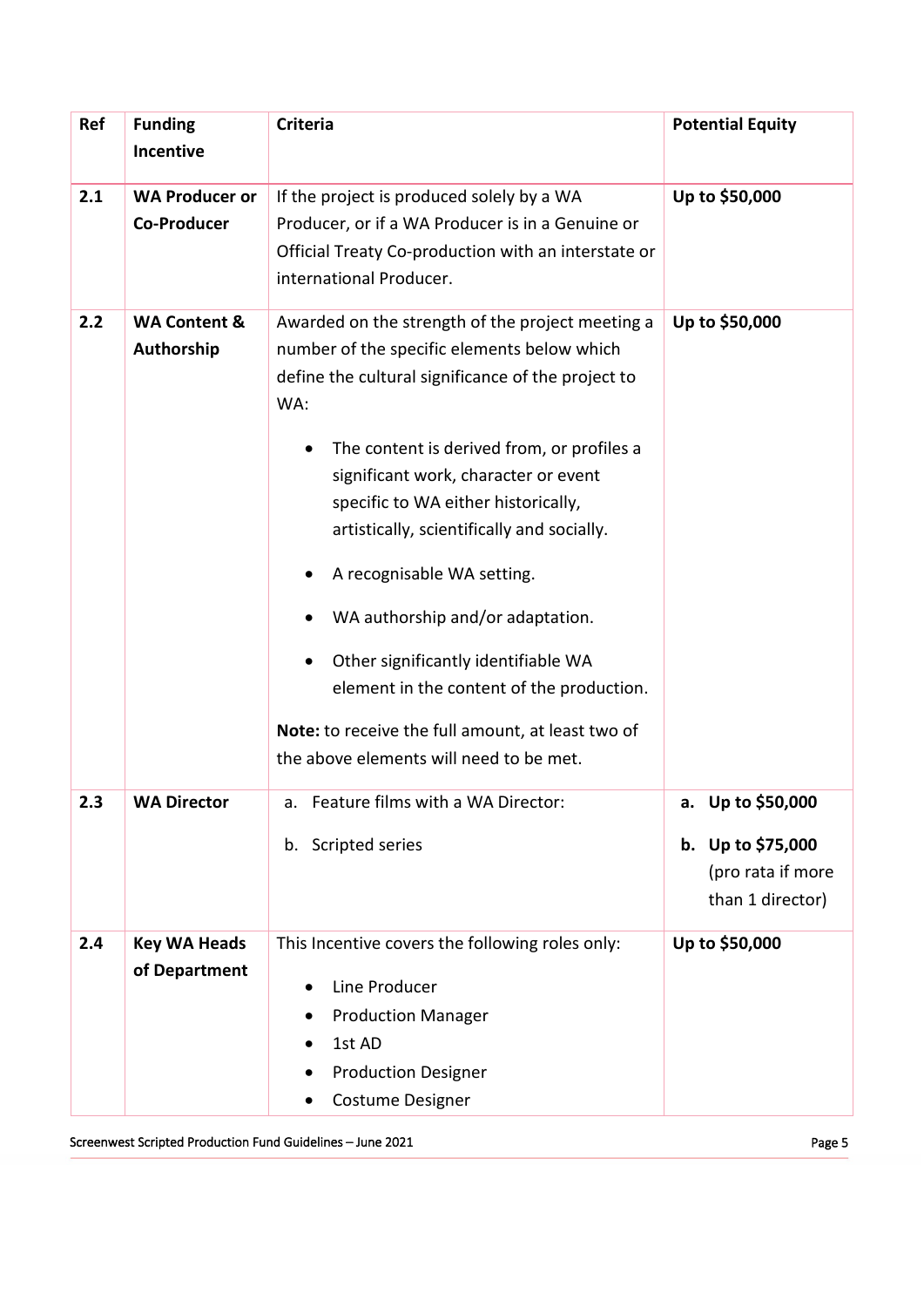| Ref | <b>Funding</b>         | <b>Criteria</b>                                       | <b>Potential Equity</b> |
|-----|------------------------|-------------------------------------------------------|-------------------------|
|     | Incentive              |                                                       |                         |
|     |                        | Director of Photography<br>$\bullet$                  |                         |
|     |                        | <b>Unit Manager</b>                                   |                         |
|     |                        | <b>Production Accountant</b>                          |                         |
|     |                        |                                                       |                         |
|     |                        | To be eligible for the full \$50 000, 5 of the above  |                         |
|     |                        | positions must be filled by Western Australians       |                         |
|     |                        | (i.e. there is \$10 000 allocated per position, up to |                         |
|     |                        | a maximum of \$50 000).                               |                         |
| 2.5 | <b>Post Production</b> | Post production incentive for WA Post means that      | Up to \$50,000          |
|     |                        | Screenwest can invest up to \$50 000 in Post          |                         |
|     |                        | Spend in the following areas:                         |                         |
|     |                        | Edit                                                  |                         |
|     |                        | Sound Post                                            |                         |
|     |                        | Online                                                |                         |
|     |                        | Grade                                                 |                         |
|     |                        | CGI                                                   |                         |
|     |                        | <b>Music Composition</b>                              |                         |
|     |                        | Music Recording, and                                  |                         |
|     |                        | Sound Mixer.                                          |                         |
| 2.6 | <b>Flexible</b>        | As determined by Screenwest Board, where a            | Up to \$25,000          |
|     | Incentive              | project demonstrates significant industry             |                         |
|     |                        | outcomes, for example:                                |                         |
|     |                        | Diversity (helping to achieve priorities set          |                         |
|     |                        | out in the Screenwest Diversity, Equity               |                         |
|     |                        | and Inclusion Action Plan)                            |                         |
|     |                        |                                                       |                         |
|     |                        | Industry Development (eg, where a                     |                         |
|     |                        | Western Australian key creative or HoD is             |                         |
|     |                        | credited in this position for the first time          |                         |
|     |                        | on a theatrically released feature film               |                         |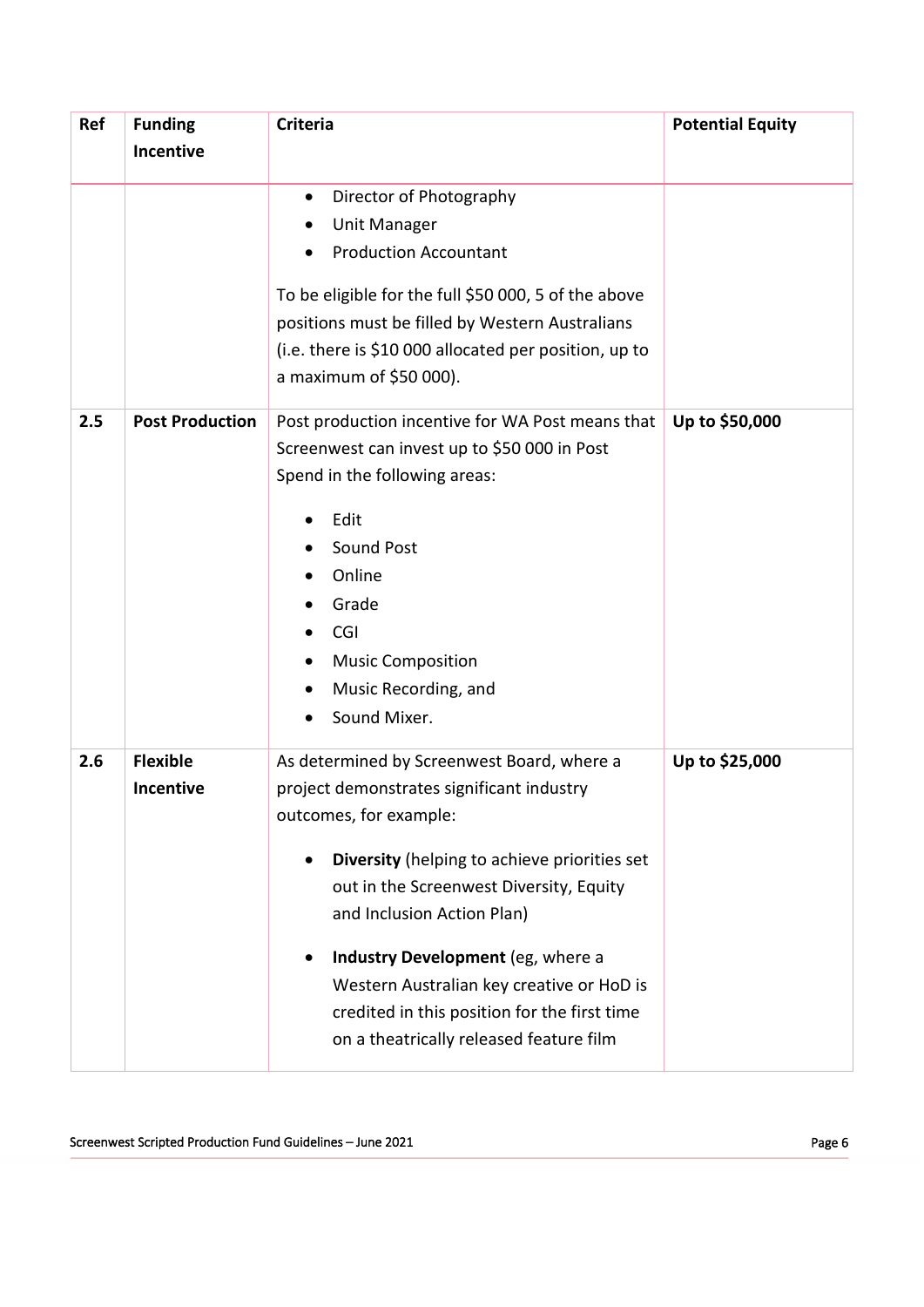| Ref | <b>Funding</b><br><b>Incentive</b> | <b>Criteria</b>                                                                                                                                                                                                                                                                    | <b>Potential Equity</b> |
|-----|------------------------------------|------------------------------------------------------------------------------------------------------------------------------------------------------------------------------------------------------------------------------------------------------------------------------------|-------------------------|
|     |                                    | <b>Employment of an ex-WA key creative</b><br>$\bullet$<br>(Director, Writer) or HOD where they have<br>worked interstate or internationally for<br>more than 2 years<br>Significant WA profile cast attachment<br>$\bullet$<br>WA Elements points total 15 or higher<br>$\bullet$ |                         |

### Completion Funding

Projects are eligible to apply for completion funds where a rough cut or equivalent has been produced and the project has received market or significant festival interest or support by way of a presale and/or a distribution agreement.

Funding is to be used to help meet the costs of post-production yet to be undertaken. Production Companies will need to show that any deferred payments, options or clearances have been paid or have been funded. Screenwest will not fund retrospective deferments.

**Projects are not eligible to apply for completion funding, if they have already received Production funds.**

# Assessment

#### Assessment Criteria

- 1. Track record of the applicant(s) and key creatives.
- 2. Cultural and creative benefits of the project to Western Australia (as highlighted in the total points accumulated in the WA Elements Points table).
- 3. Economic benefits including the amount of Qualifying Western Australian Expenditure (QWAE). and the employment of key Western Australian crew.
- 4. Strength of the market attachments.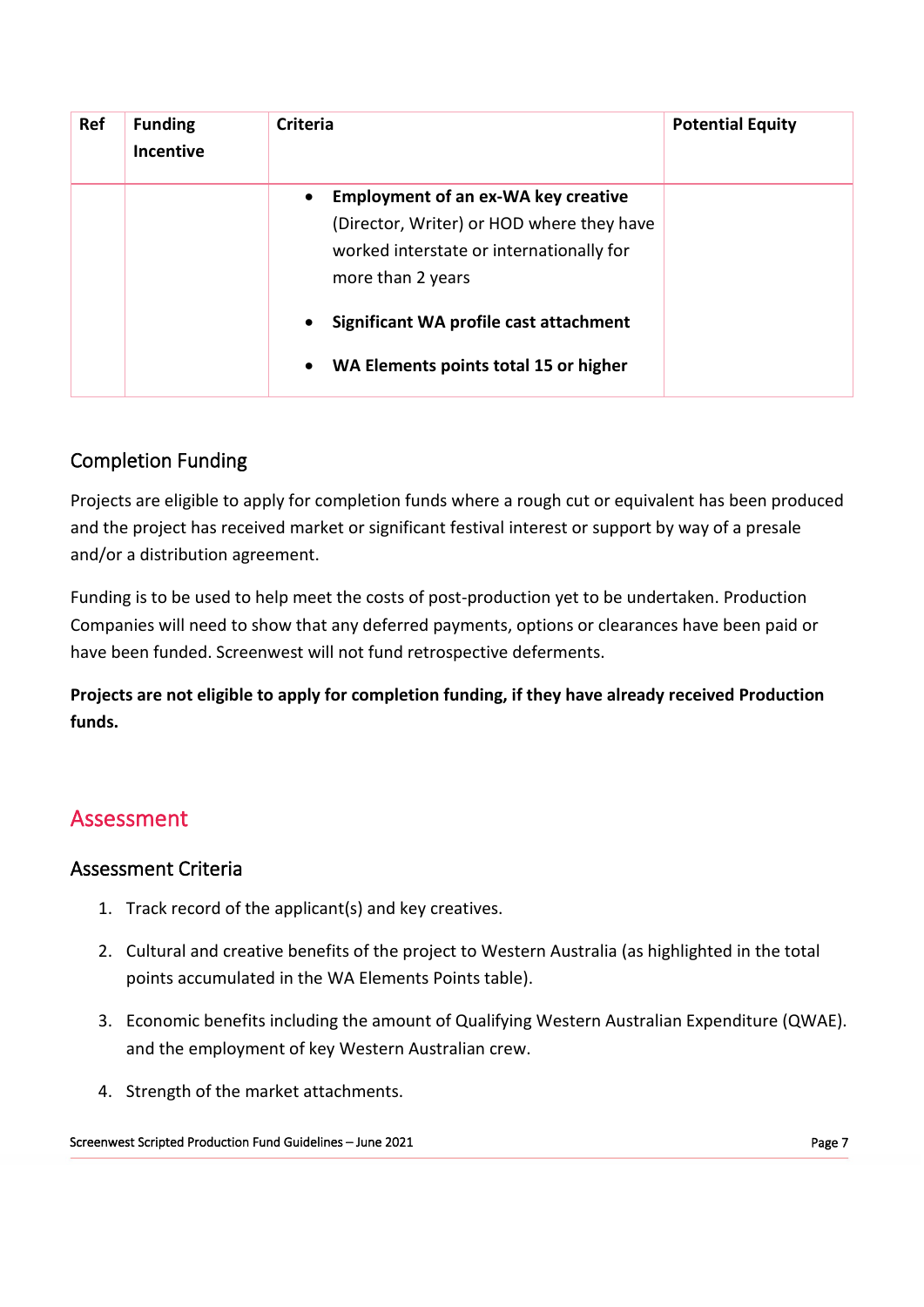- 5. Quality and rigour of the supporting materials.
- 6. Overall diversity of projects and production companies funded by Screenwest.
- 7. Availability of Screenwest funds.
- 8. How the project aligns with the relevant strategic initiatives as set out in the Screenwest Strategic Plan.

#### Indigenous Content and Participation

Where there is Indigenous content or participation in any project, Screenwest requires that each applicant complies with protocols related to the treatment of Indigenous Cultural and Intellectual Property Rights (ICIP). For more information on ICIP, please refer to the Arts Law Centre of Australia.

Written confirmation of the willingness of both the subject(s) and the community to be involved in the project is essential.

There must be strong indigenous representation on all projects that tell indigenous stories, through the involvement of an indigenous key creative or through thorough consultation and collaboration that is adequately budgeted for.

Please ensure you allow sufficient time for consultation so that people giving consent can more fully understand what they are consenting to.

Please note, these requirements apply equally to Indigenous and non-Indigenous filmmakers.

For information on what Content, Consent and Consultation means, please refer to the Screenwest website for more information on [Filming with Indigenous People, Content and Land.](https://www.screenwest.com.au/film-in-wa/film-here/indigenous/working-with-indigenous-people/)

For more detailed information on Indigenous Content and Participation protocols, please refer to [Screen Australia's Pathways & Protocols: a filmmaker's guide to working with Indigenous people,](https://www.screenaustralia.gov.au/about-us/doing-business-with-us/indigenous-content/indigenous-protocols)  [culture and concepts.](https://www.screenaustralia.gov.au/about-us/doing-business-with-us/indigenous-content/indigenous-protocols)

#### Additional Considerations

• Screenwest will take into consideration whether the applicant has a number of concurrent outstanding projects in development or production that may impact on the quality and timely delivery of further projects as part of its assessment of the application.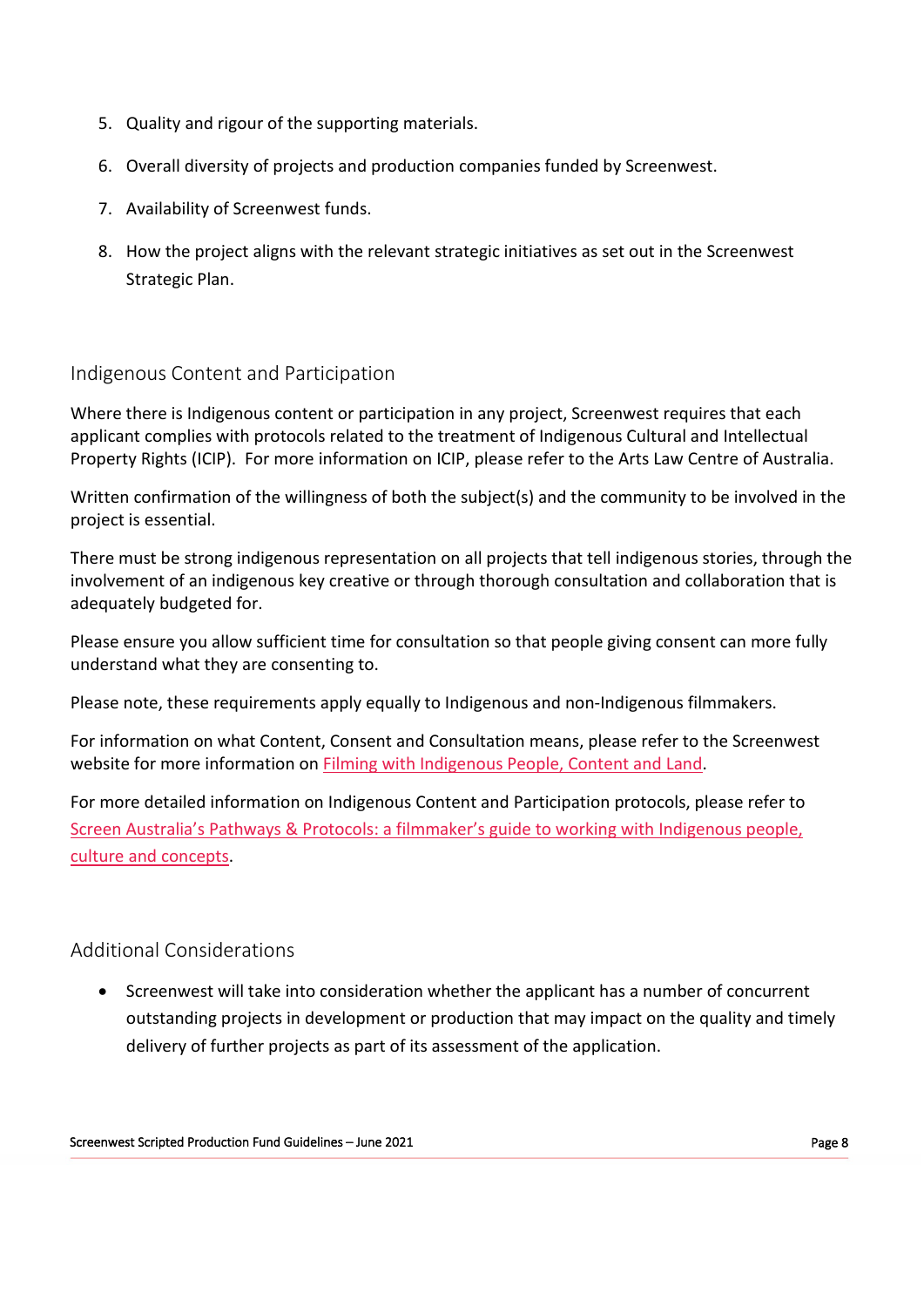- Screenwest seeks to reflect the diversity of Western Australia's community on screen and behind the camera, through projects funded and practitioners supported. The funding panel will take into consideration diversity elements of a submission during the assessment process.
- Screenwest will not fund projects that contain material that will bring, or is likely to bring Screenwest and its funding partners into public disrepute, contempt, scandal, or ridicule, or which might tend to reflect unfavourably on Screenwest or its funding partners.

#### Assessment Process

- 1. Screenwest Management prepares the applications for assessment.
- 2. An assessment panel, including experienced industry practitioners and Screenwest Management, makes funding recommendations to the Screenwest Board.
- 3. Two external script assessments will be provided to the assessment panel.
- 4. The assessment timeline is approximately 6 8 weeks from application deadline to board decision.
- 5. Final decisions are made by the Board of Directors of Screenwest.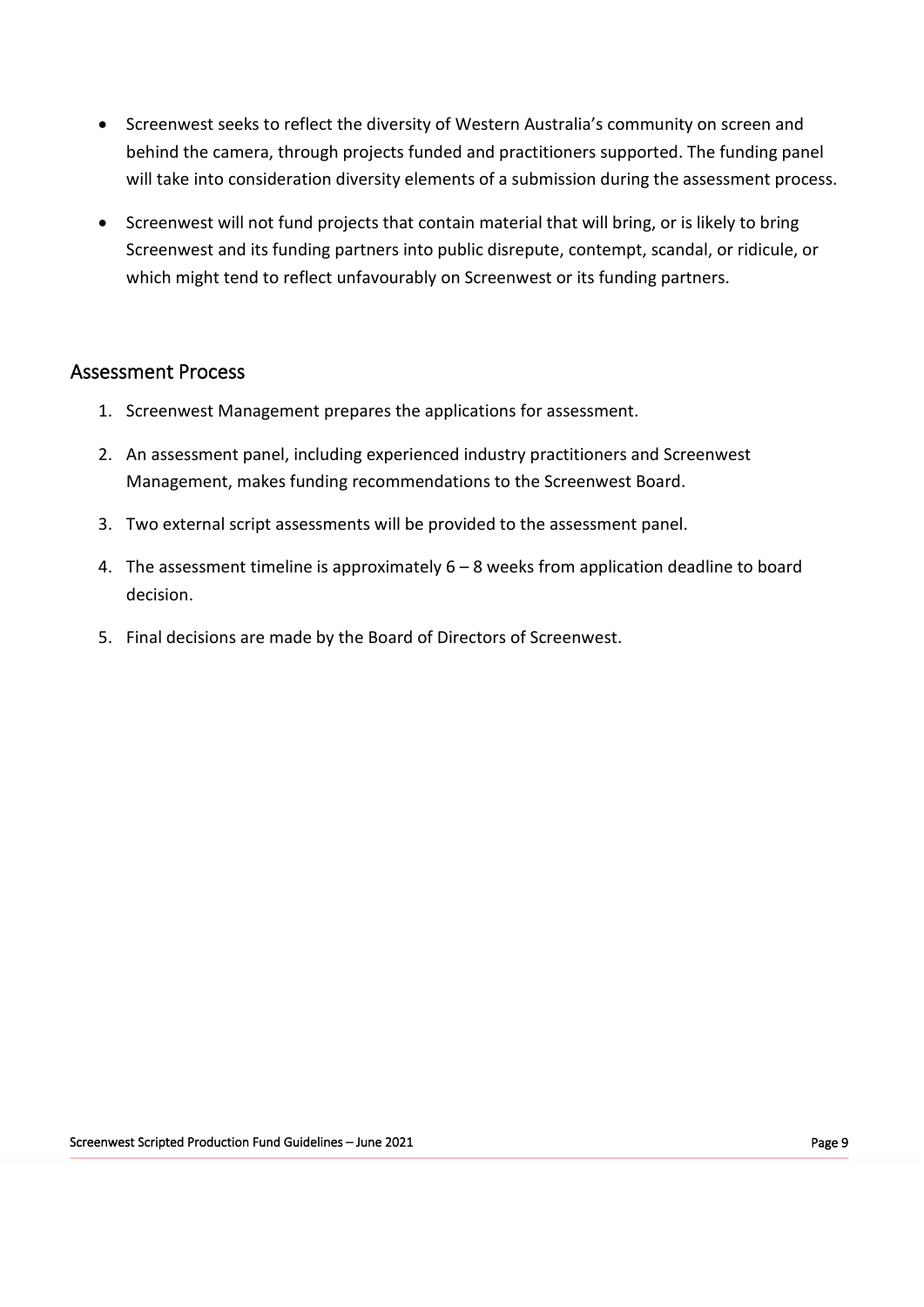# Applying

#### Before applying

- Read these guidelines and the [Screenwest Terms of Trade.](https://www.screenwest.com.au/about/publications/)
- Check eligibility.
- Contact the Development and Production Executive as early as possible to determine the most appropriate time to submit an application.

#### Timing

- Applications must be made at least three (3) months prior to commencement of preproduction.
- Projects are not eligible for retrospective funding.
- Projects where pre-production commences prior to the Board decision date are only eligible to apply for completion funding.

#### Application Materials

All applicants are required to submit:

- 1. A completed Scripted Production Fund Application Form.
- 2. All documents referred to in the Application Summary checklist.

#### Production Budget Requirements

#### Crew Attachment Program

• Productions that receive Screenwest production funding over \$100,000 are required to budget for and engage a Western Australian attachment/s in consultation with Screenwest.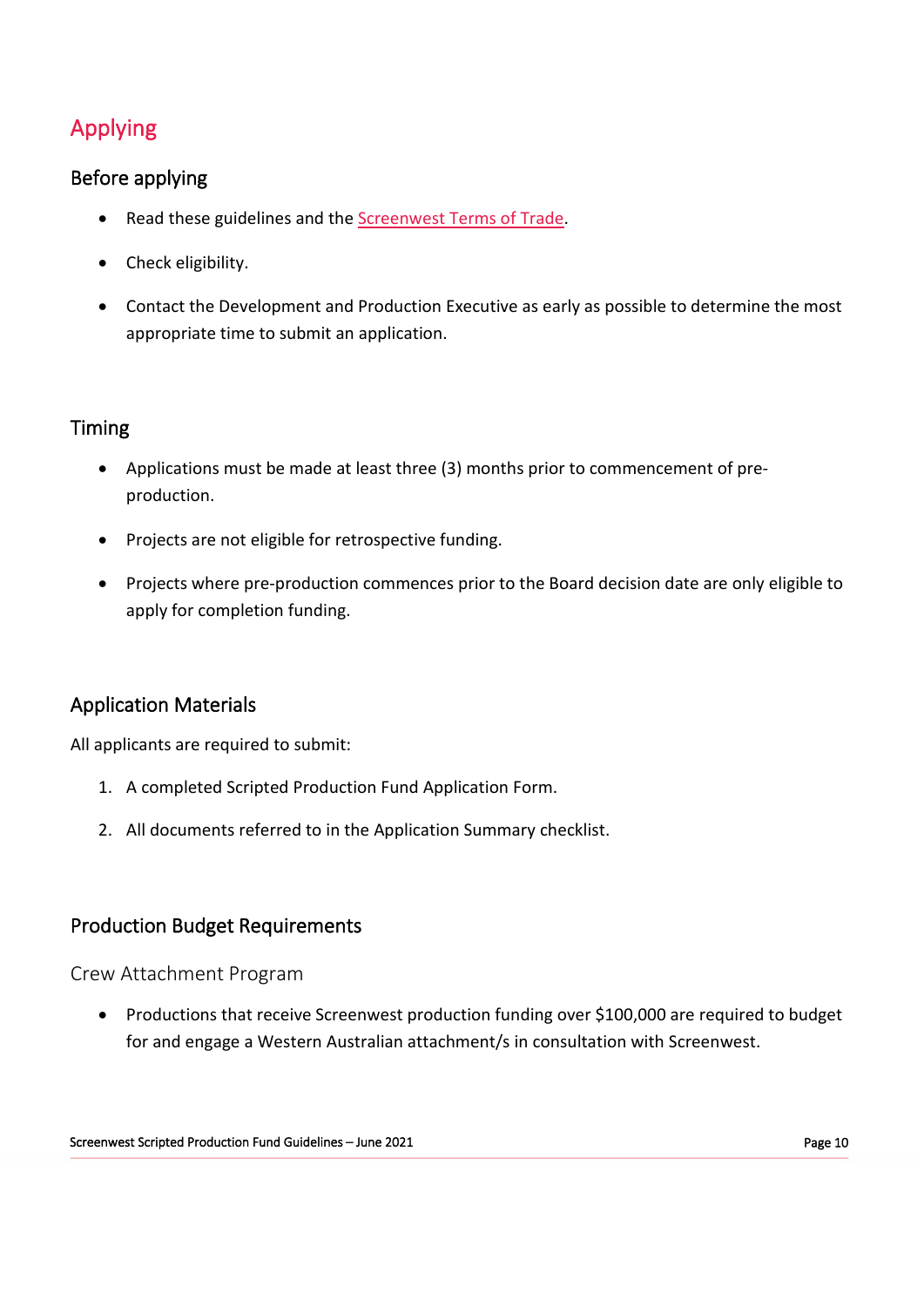- $\circ$  \$299,000 and less in Screenwest production funding the production must budget for 1 attachment at \$1,000/50-hour week for 6 weeks (\$6,000)
- o \$300,000 and greater in Screenwest production funding the production must budget for 2 attachments at \$1,000/50-hour week for 6 weeks (\$12,000)

Please refer to the [Crew Attachment Program Guidelines](https://www.screenwest.com.au/wp-content/uploads/2021/11/Screenwest-Crew-Attachment-Program-Guidelines-%E2%80%93-May-2021-m5.11.2021.pdf) on the Screenwest website for more information.

#### Fees

- All production budgets at application stage must allow for any and all repayable development, slate and/or administration fees.
- While Screenwest Project Managers may check that these fees have been adequately budgeted for, the responsibility to ensure they are accommodated rests solely with the applicant.

#### Closing Date

All closing dates are listed on the Screenwest website and are also announced in the Screenwest enewsletter. You can opt-in through the **Screenwest newsletter subscription page**.

#### **All application materials must be submitted by 5:00pm AWST on the specified closing date.**

Please ensure you allow plenty of time to submit your application in case of unanticipated problems as late applications will not be accepted.

#### Submitting an Application

- Applications will be accepted through th[e Screenwest SmartyGrants Portal,](https://screenwest.smartygrants.com.au/) with application forms going live **Tuesday, 22 June 2021**. Do not email applications directly to individual Screenwest staff members.
- An application receipt will be automatically forwarded to the applicant from SmartyGrants to confirm that Screenwest has received the application.